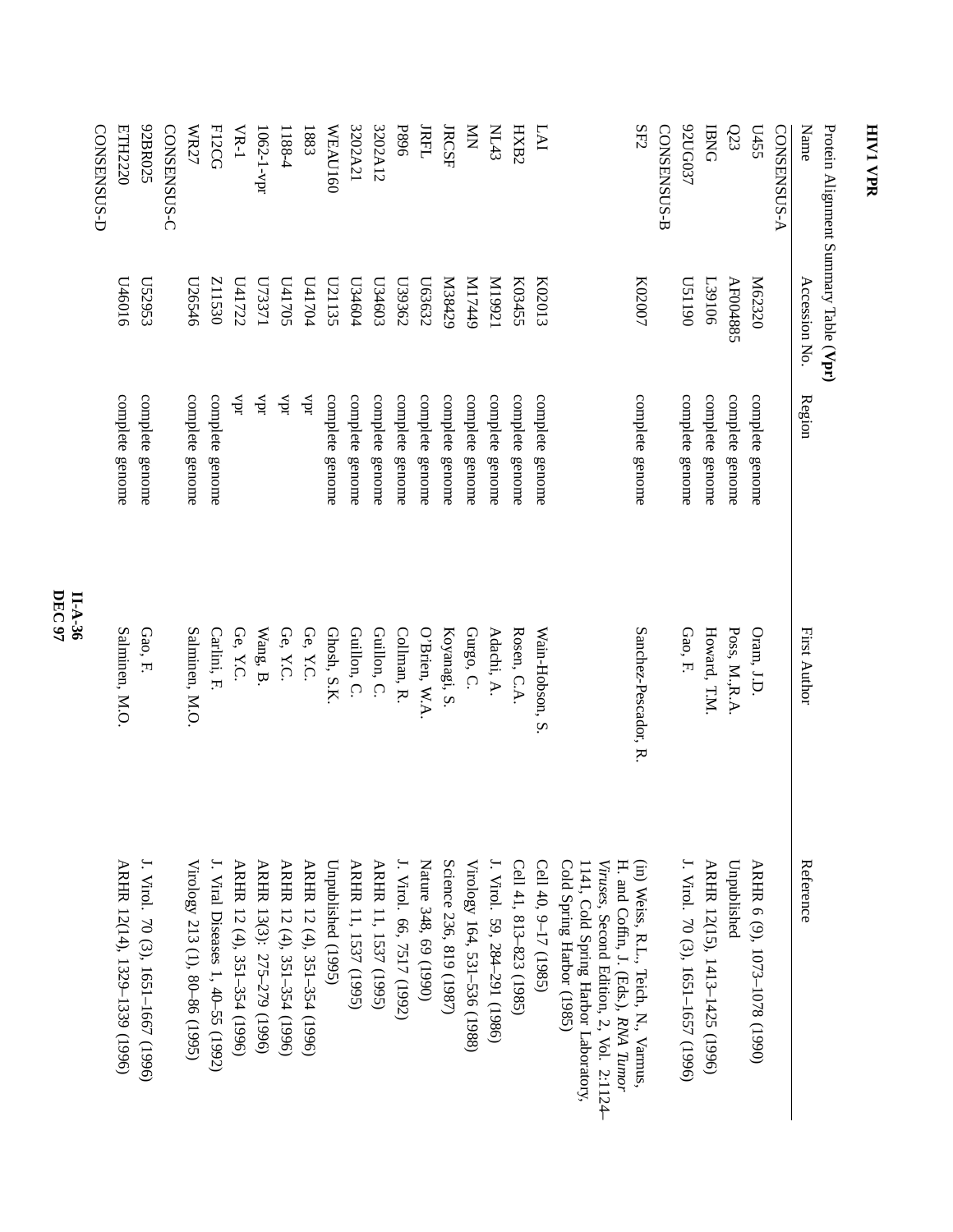## **HIV1 VPR**

| ELI                | K03454        | complete genome                             | Alizon, M.            | Cell 46, 63-74 (1986)              |
|--------------------|---------------|---------------------------------------------|-----------------------|------------------------------------|
| 9ZZZ               | M22639        | complete genome                             | Theodore, T.          | Unpublished (1988)                 |
| 9Z                 | K03458        | pol, vif, vpr, tat, rev, vpu, env, $\alpha$ | Srinivasan, A.        | Gene 52, 71-82 (1987)              |
| <b>NDK</b>         | <b>N27323</b> | complete genome                             | Spire, B.             | Gene 81, 275–284 (1989)            |
|                    | L88822        | complete genome                             | Gao, F.               | Unpublished                        |
| 171191176          | L88824        | complete genome                             | Gao, F.               | Unpublished                        |
| CONSENSUS-E        |               |                                             |                       |                                    |
| CM240              | U54771        | complete genome                             | Carr, J.K.            | J. Virol. 70 (9), 5935–5943 (1996) |
| 90CF402            | <b>U51188</b> | complete genome                             | Gao, F.               | J. Virol. 70 (3), 1651–1657 (1996) |
| 93TH253            | 6811SQ        | complete genome                             | Gao, F.               | J. Virol. 70 (3), 1651–1657 (1996) |
| CONSENSUS-F        |               |                                             |                       |                                    |
| 93BR020.1          | AF005494      | complete genome                             | Gao, F.               | Unpublished                        |
| CONSENSUS-G        |               |                                             |                       |                                    |
| 62NG003            | U88825        | complete genome                             | Gao, F.               | Unpublished (1997)                 |
| E80DNZ6H           | <b>U88826</b> | complete genome                             | Gao, F.               | Unpublished (1997)                 |
| <b>CONSENSUS-H</b> |               |                                             |                       |                                    |
| L95040             | AF005496      | complete genome                             | Gao, F.               | Unpublished                        |
| CONSENSUS-C        |               |                                             |                       |                                    |
| <b>ANT70C</b>      | L20587        | complete genome                             | Vanden Haesevelde, M. | J. Virol. 68 (3), 1586–1596 (1994) |
| <b>MVP5180</b>     | L20571        | complete genome                             | Gurtler, L.           | J. Virol. 68, 1581–1585 (1994)     |
| CONSENSUS-CPZ      |               |                                             |                       |                                    |
| <b>CPZGAB</b>      | X52154        | complete genome                             | Huet, T.              | Nature 345 (6273), 356–359 (1990)  |
| <b>CPZANT</b>      | U42720        | gag, pol, vif, vpr, tat, rev, vpu,          | Vanden Haesevelde.C.  | Virology 221, 346 (1996)           |
|                    |               | partial env                                 |                       |                                    |